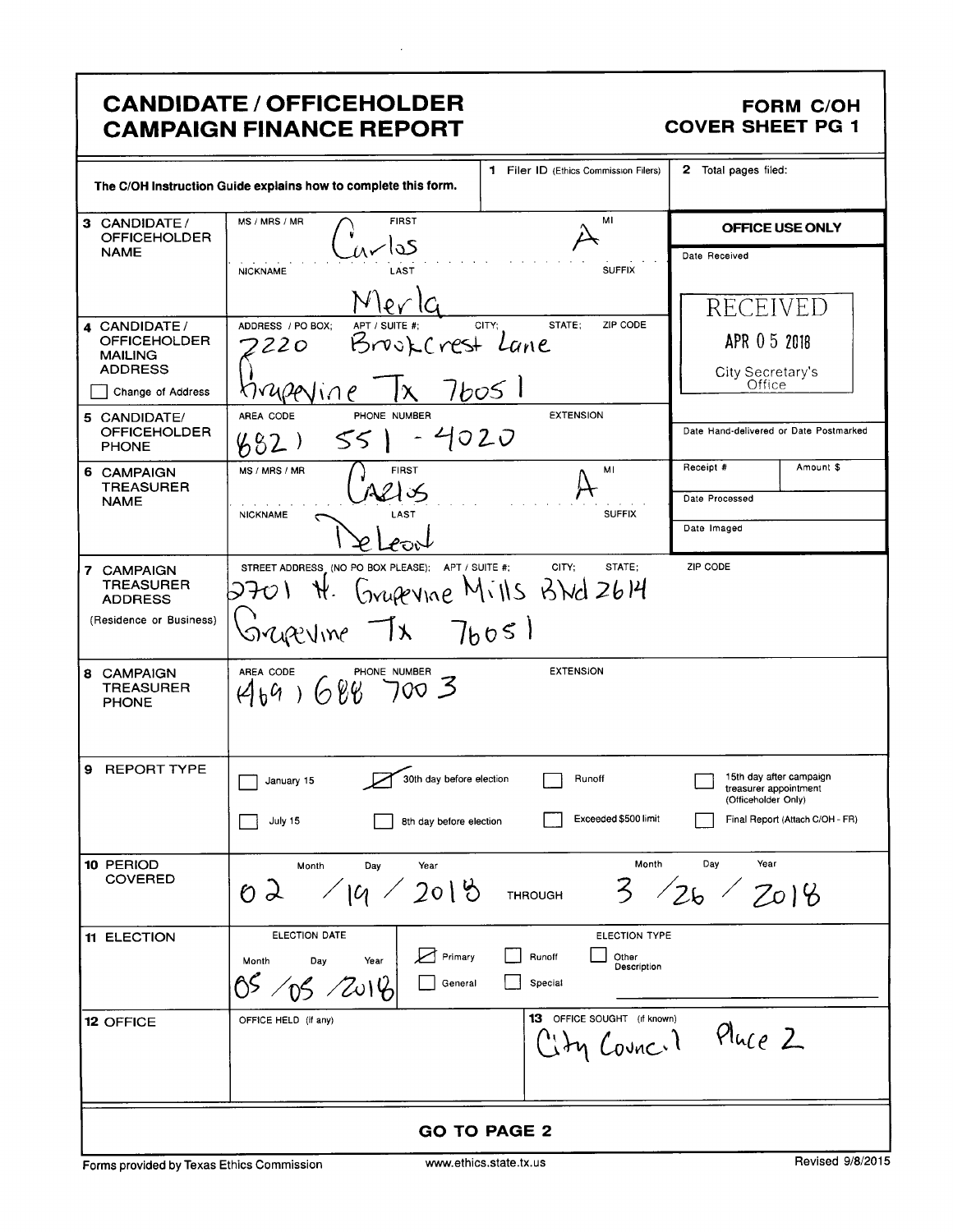# CANDIDATE / OFFICEHOLDER FORM C/OH<br>CAMPAIGN FINANCE REPORT COVER SHEET PG 2 **CAMPAIGN FINANCE REPORT**

| 14 C/OH NAME                                                                     | $\alpha$ r los                                                                                            | $\Lambda$ ar $\alpha$                                                                                                                                                                                                                                                                                                                                                   | <b>15</b> Filer ID (Ethics Commission Filers) |
|----------------------------------------------------------------------------------|-----------------------------------------------------------------------------------------------------------|-------------------------------------------------------------------------------------------------------------------------------------------------------------------------------------------------------------------------------------------------------------------------------------------------------------------------------------------------------------------------|-----------------------------------------------|
| 16 NOTICE FROM<br>POLITICAL<br>COMMITTEE(S)                                      | OF SUCH EXPENDITURES.                                                                                     | THIS BOX IS FOR NOTICE OF POLITICAL CONTRIBUTIONS ACCEPTED OR POLITICAL EXPENDITURES MADE BY POLITICAL COMMITTEES TO<br>SUPPORT THE CANDIDATE / OFFICEHOLDER. THESE EXPENDITURES MAY HAVE BEEN MADE WITHOUT THE CANDIDATE'S OR OFFICEHOLDER'S<br>KNOWLEDGE OR CONSENT. CANDIDATES AND OFFICEHOLDERS ARE REQUIRED TO REPORT THIS INFORMATION ONLY IF THEY RECEIVE NOTICE |                                               |
|                                                                                  | <b>COMMITTEE TYPE</b>                                                                                     | <b>COMMITTEE NAME</b>                                                                                                                                                                                                                                                                                                                                                   |                                               |
|                                                                                  | GENERAL                                                                                                   |                                                                                                                                                                                                                                                                                                                                                                         |                                               |
|                                                                                  | SPECIFIC                                                                                                  | <b>COMMITTEE ADDRESS</b>                                                                                                                                                                                                                                                                                                                                                |                                               |
|                                                                                  |                                                                                                           | COMMITTEE CAMPAIGN TREASURER NAME                                                                                                                                                                                                                                                                                                                                       |                                               |
| <b>Additional Pages</b>                                                          |                                                                                                           |                                                                                                                                                                                                                                                                                                                                                                         |                                               |
|                                                                                  |                                                                                                           | COMMITTEE CAMPAIGN TREASURER ADDRESS                                                                                                                                                                                                                                                                                                                                    |                                               |
| <b>17 CONTRIBUTION</b><br><b>TOTALS</b>                                          | $\mathbf{1}$ .                                                                                            | TOTAL POLITICAL CONTRIBUTIONS OF \$50 OR LESS (OTHER THAN<br>PLEDGES, LOANS, OR GUARANTEES OF LOANS), UNLESS ITEMIZED                                                                                                                                                                                                                                                   | \$<br>2331.65                                 |
|                                                                                  | 2.                                                                                                        | TOTAL POLITICAL CONTRIBUTIONS<br>(OTHER THAN PLEDGES, LOANS, OR GUARANTEES OF LOANS)                                                                                                                                                                                                                                                                                    | \$<br>000                                     |
| <b>EXPENDITURE</b><br><b>TOTALS</b>                                              | 3.                                                                                                        | TOTAL POLITICAL EXPENDITURES OF \$100 OR LESS,<br><b>UNLESS ITEMIZED</b>                                                                                                                                                                                                                                                                                                | \$                                            |
|                                                                                  | 4.                                                                                                        | TOTAL POLITICAL EXPENDITURES                                                                                                                                                                                                                                                                                                                                            | 8267005                                       |
| <b>CONTRIBUTION</b><br><b>BALANCE</b>                                            | 1298.26<br>TOTAL POLITICAL CONTRIBUTIONS MAINTAINED AS OF THE LAST DAY<br>5.<br>\$<br>OF REPORTING PERIOD |                                                                                                                                                                                                                                                                                                                                                                         |                                               |
| <b>OUTSTANDING</b><br><b>LOAN TOTALS</b>                                         | 6.                                                                                                        | TOTAL PRINCIPAL AMOUNT OF ALL OUTSTANDING LOANS AS OF THE<br>LAST DAY OF THE REPORTING PERIOD                                                                                                                                                                                                                                                                           | $s \leq  G $ $\leq  $                         |
| 18 AFFIDAVIT                                                                     |                                                                                                           |                                                                                                                                                                                                                                                                                                                                                                         |                                               |
|                                                                                  | FRANCES M JONES<br>Notary Public, State of Texas<br>Comm. Expires 02-27-2021<br>Notary ID 13102172-1      | I swear, or affirm, under penalty of perjury, that the accompanying report is<br>true and correct and includes all information required to be reported by me<br>under Title 15, Election Code.<br>Signature of Candidate or Officeholder                                                                                                                                |                                               |
| AFFIX NOTARY STAMP / SEALABOVE<br>Sworn to and subscribed before me, by the said |                                                                                                           | avlos<br>$Y$ er la                                                                                                                                                                                                                                                                                                                                                      | this the                                      |
| day of                                                                           |                                                                                                           | to certify which, witness my hand and seal of office.                                                                                                                                                                                                                                                                                                                   |                                               |
|                                                                                  |                                                                                                           |                                                                                                                                                                                                                                                                                                                                                                         |                                               |
| Signature of officer administering oath                                          |                                                                                                           | Printed name of officer administering oath                                                                                                                                                                                                                                                                                                                              | Title of officer administering oath           |
| Forms provided by Texas Ethics Commission                                        |                                                                                                           | www.ethics.state.tx.us                                                                                                                                                                                                                                                                                                                                                  | Revised 9/8/2015                              |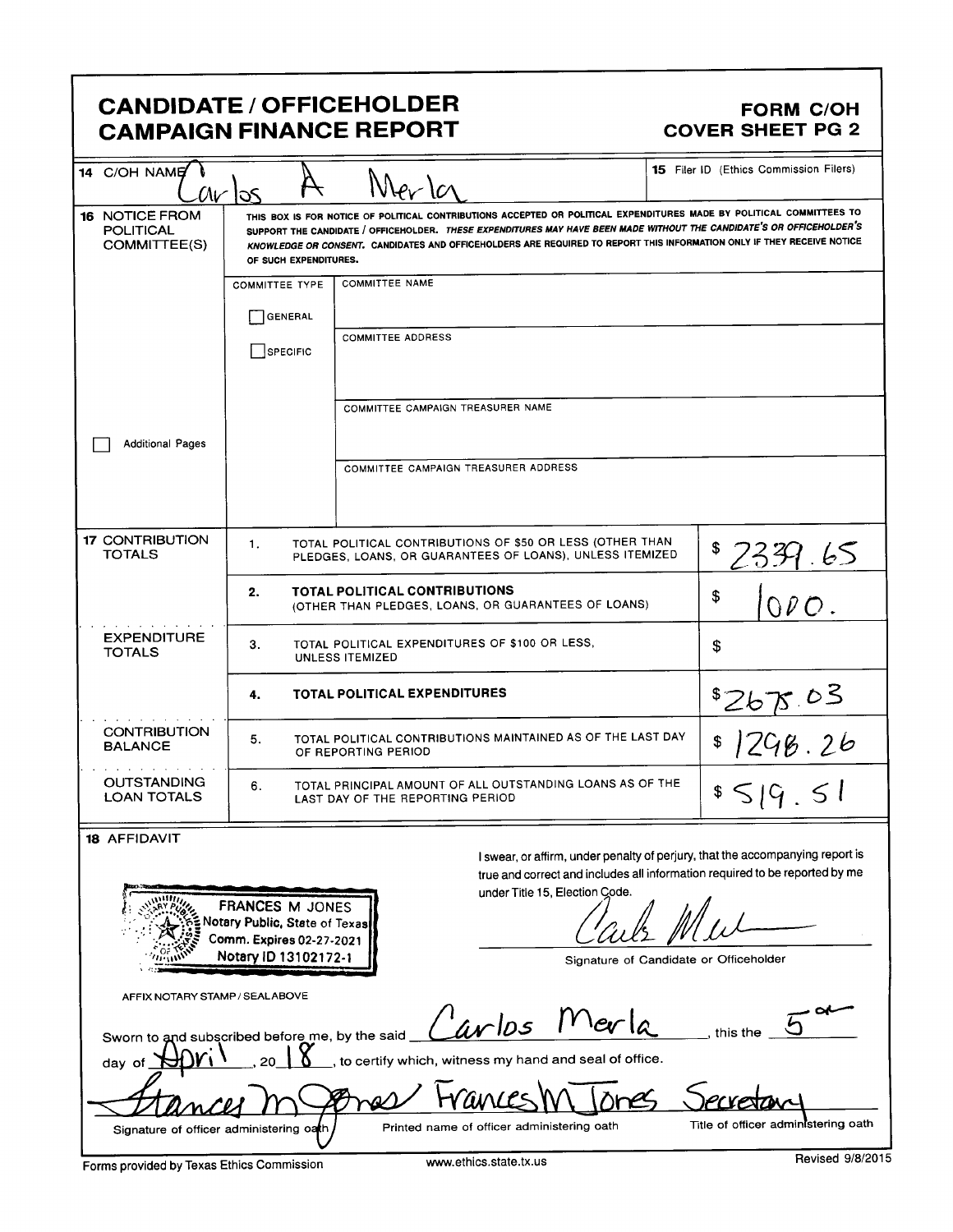# **SUBTOTALS - C/OH**

### **FORM C/OH COVER SHEET PG 3**

| 19 FILER NAME | Merl<br>Iсc                                                                           | 20 Filer ID (Ethics Commission Filers) |                                  |
|---------------|---------------------------------------------------------------------------------------|----------------------------------------|----------------------------------|
|               | 21 SCHEDULE SUBTOTALS<br>NAME OF SCHEDULE                                             |                                        | <b>SUBTOTAL</b><br><b>AMOUNT</b> |
| 1.            | SCHEDULE A1: MONETARY POLITICAL CONTRIBUTIONS                                         |                                        | \$<br>D.                         |
| 2.            | SCHEDULE A2: NON-MONETARY (IN-KIND) POLITICAL CONTRIBUTIONS                           |                                        | \$                               |
| З.            | SCHEDULE B: PLEDGED CONTRIBUTIONS                                                     |                                        | \$                               |
| 4.            | <b>SCHEDULE E: LOANS</b>                                                              |                                        | \$                               |
| 5.            | SCHEDULE F1: POLITICAL EXPENDITURES MADE FROM POLITICAL CONTRIBUTIONS                 |                                        | <u>52675.03</u>                  |
| 6.            | SCHEDULE F2: UNPAID INCURRED OBLIGATIONS                                              |                                        |                                  |
| 7.            | SCHEDULE F3: PURCHASE OF INVESTMENTS MADE FROM POLITICAL CONTRIBUTIONS                |                                        | \$                               |
| 8.            | SCHEDULE F4: EXPENDITURES MADE BY CREDIT CARD                                         |                                        | \$                               |
| 9.            | SCHEDULE G: POLITICAL EXPENDITURES MADE FROM PERSONAL FUNDS                           |                                        | \$                               |
| 10.           | SCHEDULE H: PAYMENT MADE FROM POLITICAL CONTRIBUTIONS TO A BUSINESS OF C/OH           |                                        | \$                               |
| 11.           | SCHEDULE I: NON-POLITICAL EXPENDITURES MADE FROM POLITICAL CONTRIBUTIONS              |                                        | \$                               |
| 12.           | SCHEDULE K: INTEREST, CREDITS, GAINS, REFUNDS, AND CONTRIBUTIONS<br>RETURNED TO FILER |                                        | \$                               |
|               |                                                                                       |                                        |                                  |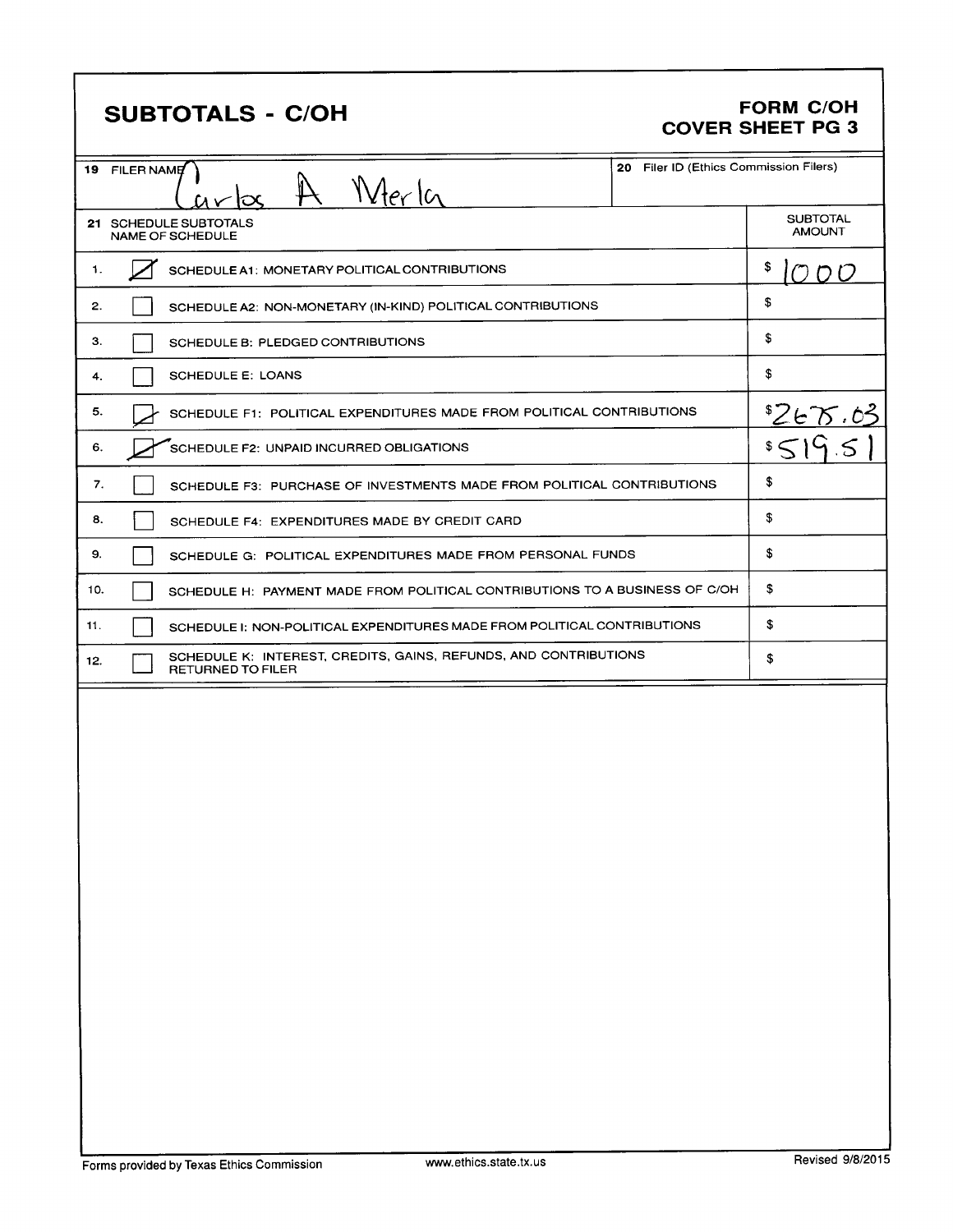| <b>MONETARY POLITICAL CONTRIBUTIONS</b>                                                                                                                                                                                                                   | <b>SCHEDULE A1</b>                    |
|-----------------------------------------------------------------------------------------------------------------------------------------------------------------------------------------------------------------------------------------------------------|---------------------------------------|
| The Instruction Guide explains how to complete this form.                                                                                                                                                                                                 | 1 Total pages Schedule A1:            |
| 2 FILER NAME<br>ler la                                                                                                                                                                                                                                    | 3 Filer ID (Ethics Commission Filers) |
| 4 Date<br>Full name of contributor<br>5                                                                                                                                                                                                                   | 7 Amount of contribution (\$)         |
| E Murk Wykes<br>City;<br>State; Zip Code<br>Contributor address;<br>6                                                                                                                                                                                     | P(000)                                |
| <u>Surperine IX</u> 76051                                                                                                                                                                                                                                 |                                       |
| Employer (See Instructions)<br>Principal occupation / Job title (See Instructions)<br>9<br>8.                                                                                                                                                             |                                       |
| Full name of contributor<br>Date                                                                                                                                                                                                                          | Amount of contribution (\$)           |
| and a strategic<br>City;<br>Zip Code<br>Contributor address;<br>State:                                                                                                                                                                                    |                                       |
| Employer (See Instructions)<br>Principal occupation / Job title (See Instructions)                                                                                                                                                                        |                                       |
| Full name of contributor<br>Date                                                                                                                                                                                                                          | Amount of contribution (\$)           |
| Zip Code<br>City;<br>State;<br>Contributor address;                                                                                                                                                                                                       |                                       |
| Employer (See Instructions)<br>Principal occupation / Job title (See Instructions)                                                                                                                                                                        |                                       |
| Date<br>Full name of contributor<br>out-of-state PAC (ID#: ___________                                                                                                                                                                                    | Amount of contribution (\$)           |
| called the car better to<br>$\mathbf{u}=(\mathbf{u}_1,\ldots,\mathbf{u}_n)$ , $\mathbf{u}_2,\ldots,\mathbf{u}_n$<br>$\alpha$ , and $\alpha$ , and $\alpha$ , and $\alpha$<br><b>Contract Contract</b><br>State; Zip Code<br>City;<br>Contributor address: |                                       |
| Employer (See Instructions)<br>Principal occupation / Job title (See Instructions)                                                                                                                                                                        |                                       |
|                                                                                                                                                                                                                                                           |                                       |
|                                                                                                                                                                                                                                                           |                                       |
|                                                                                                                                                                                                                                                           |                                       |
| ATTACH ADDITIONAL COPIES OF THIS SCHEDULE AS NEEDED<br>If contributor is out-of-state PAC, please see instruction guide for additional reporting requirements.                                                                                            |                                       |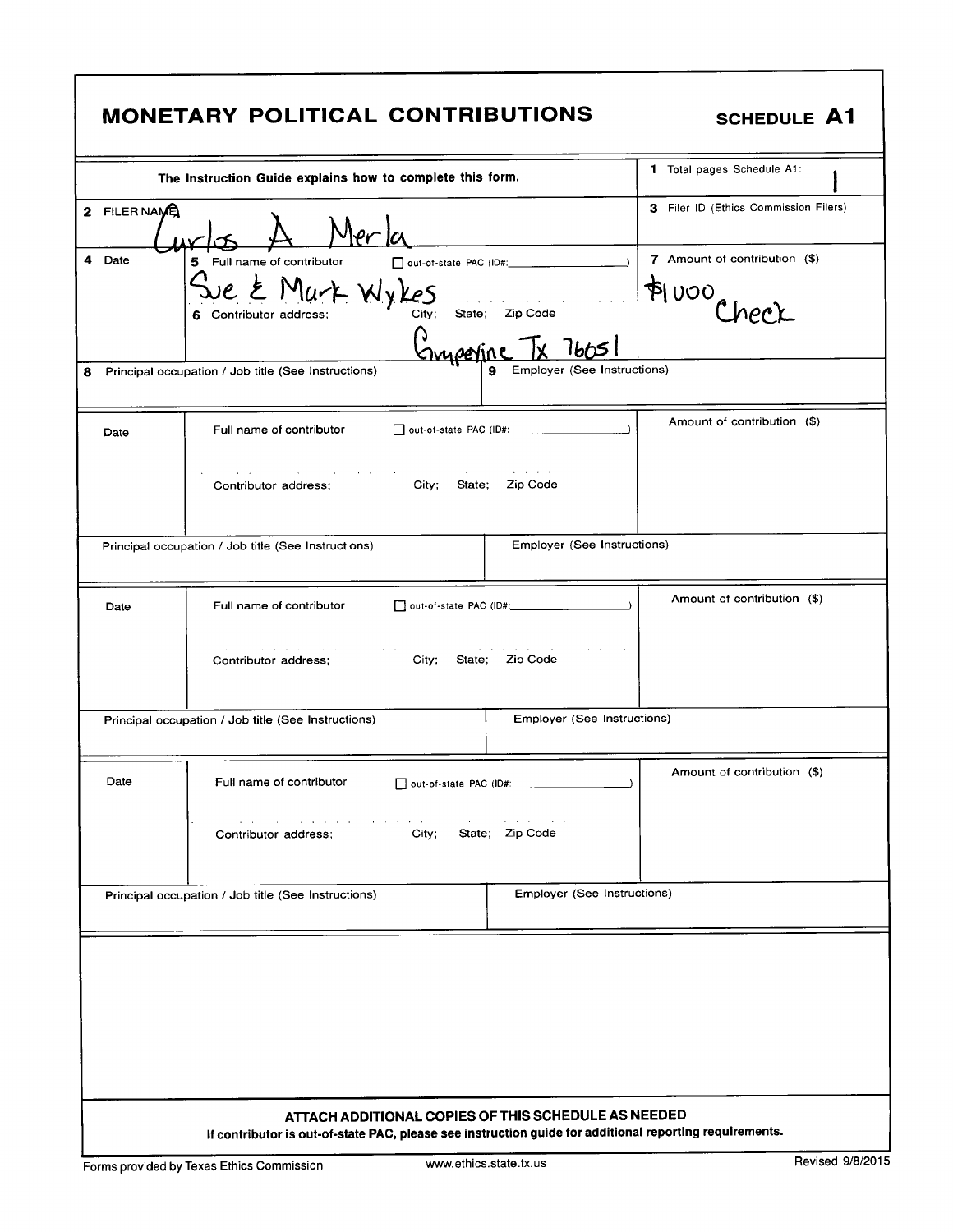## POLITICAL EXPENDITURES MADE FROM POLITICAL CONTRIBUTIONS

**SCHEDULE F1** 

| <b>EXPENDITURE CATEGORIES FOR BOX 8(a)</b>                                                                                                                                            |                                                                                                                               |                                                           |                                                                                                 |                                                                                                                                                                                           |
|---------------------------------------------------------------------------------------------------------------------------------------------------------------------------------------|-------------------------------------------------------------------------------------------------------------------------------|-----------------------------------------------------------|-------------------------------------------------------------------------------------------------|-------------------------------------------------------------------------------------------------------------------------------------------------------------------------------------------|
| <b>Advertising Expense</b><br>Accounting/Banking<br>Consulting Expense<br>Contributions/Donations Made By<br>Candidate/Officeholder/Political Committee<br><b>Credit Card Payment</b> | Event Expense<br>Fees<br>Food/Beverage Expense<br>Gift/Awards/Memorials Expense<br>Legal Services                             | Polling Expense<br><b>Printing Expense</b>                | Loan Repayment/Reimbursement<br>Office Overhead/Rental Expense<br>Salaries/Wages/Contract Labor | Solicitation/Fundraising Expense<br>Transportation Equipment & Related Expense<br><b>Travel In District</b><br><b>Travel Out Of District</b><br>Other (enter a category not listed above) |
|                                                                                                                                                                                       |                                                                                                                               | The Instruction Guide explains how to complete this form. |                                                                                                 |                                                                                                                                                                                           |
| 1 Total pages Schedule F1:                                                                                                                                                            | 2 FILER NAME<br>CARLOS A MERLA                                                                                                |                                                           |                                                                                                 | <b>3 Filer ID (Ethics Commission Filers)</b>                                                                                                                                              |
| 4 Date<br>03/12/18                                                                                                                                                                    | F Pavee name<br>WINEWOOD GRILL                                                                                                |                                                           |                                                                                                 |                                                                                                                                                                                           |
| <b>6 Amount</b>                                                                                                                                                                       | 7 Pavee address;                                                                                                              |                                                           |                                                                                                 |                                                                                                                                                                                           |
| $Q$ <i>le</i> . 70                                                                                                                                                                    | 1265 South MATH St                                                                                                            |                                                           |                                                                                                 | <b>RRAFEVILLE, TX 76051</b>                                                                                                                                                               |
| 8<br><b>PURPOSE</b><br>OF<br><b>EXPENDITURE</b>                                                                                                                                       | (a) Category (See Categories listed at the top of this schedule)<br>EVEUT EXPENSE<br>$\neq$ $\infty$ $\neq$ $\neq$ $\infty$   |                                                           | (b) Description                                                                                 | Check if travel outside of Texas. Complete Schedule T.<br>Check if Austin, TX, officeholder living expense                                                                                |
| 9 Complete ONLY if direct<br>expenditure to benefit C/OH                                                                                                                              | Candidate / Officeholder name                                                                                                 |                                                           | Office sought                                                                                   | Office held                                                                                                                                                                               |
| Payee name<br>Date<br>TAMMY FARRINGLON CREALIVE SARVICES<br>03/11/18                                                                                                                  |                                                                                                                               |                                                           |                                                                                                 |                                                                                                                                                                                           |
| Amount (\$)<br>500.02                                                                                                                                                                 | Payee address;                                                                                                                | City; State; Zip Code                                     |                                                                                                 | 2701 H. GRAPEVINE Mills Rolt1527, GRAPEVINE TH 7005/                                                                                                                                      |
| <b>PURPOSE</b><br>OF<br><b>EXPENDITURE</b>                                                                                                                                            | Category (See Categories listed at the top of this schedule)<br>Adventising-nebsite<br>$P$ <i>M</i> $\epsilon$ <sub>8</sub> / |                                                           | Description                                                                                     | Check if travel outside of Texas. Complete Schedule T.<br>Check if Austin, TX, officeholder living expense                                                                                |
| Complete ONLY if direct<br>expenditure to benefit C/OH                                                                                                                                | Candidate / Officeholder name                                                                                                 |                                                           | Office sought                                                                                   | Office held                                                                                                                                                                               |
| Date                                                                                                                                                                                  | Payee name                                                                                                                    |                                                           |                                                                                                 |                                                                                                                                                                                           |
| 03/02/18                                                                                                                                                                              | AIDHA GRAPHICS                                                                                                                |                                                           |                                                                                                 |                                                                                                                                                                                           |
| Amount (\$)                                                                                                                                                                           | Payee address;                                                                                                                | City; State; Zip Code                                     |                                                                                                 |                                                                                                                                                                                           |
| 74.69                                                                                                                                                                                 |                                                                                                                               |                                                           |                                                                                                 | 2150 W. HORTALUEST HOOD AM GRAESINE TX 7605                                                                                                                                               |
| <b>PURPOSE</b><br>OF<br><b>EXPENDITURE</b>                                                                                                                                            | Category (See Categories listed at the top of this schedule)<br>Advartising EtPENSE                                           |                                                           | Description                                                                                     | Check if travel outside of Texas. Complete Schedule T.<br>Check if Austin, TX, officeholder living expense                                                                                |
| Complete <b>ONLY</b> if direct<br>expenditure to benefit C/OH                                                                                                                         | Candidate / Officeholder name                                                                                                 |                                                           | Office sought                                                                                   | Office held                                                                                                                                                                               |
| ATTACH ADDITIONAL COPIES OF THIS SCHEDULE AS NEEDED                                                                                                                                   |                                                                                                                               |                                                           |                                                                                                 |                                                                                                                                                                                           |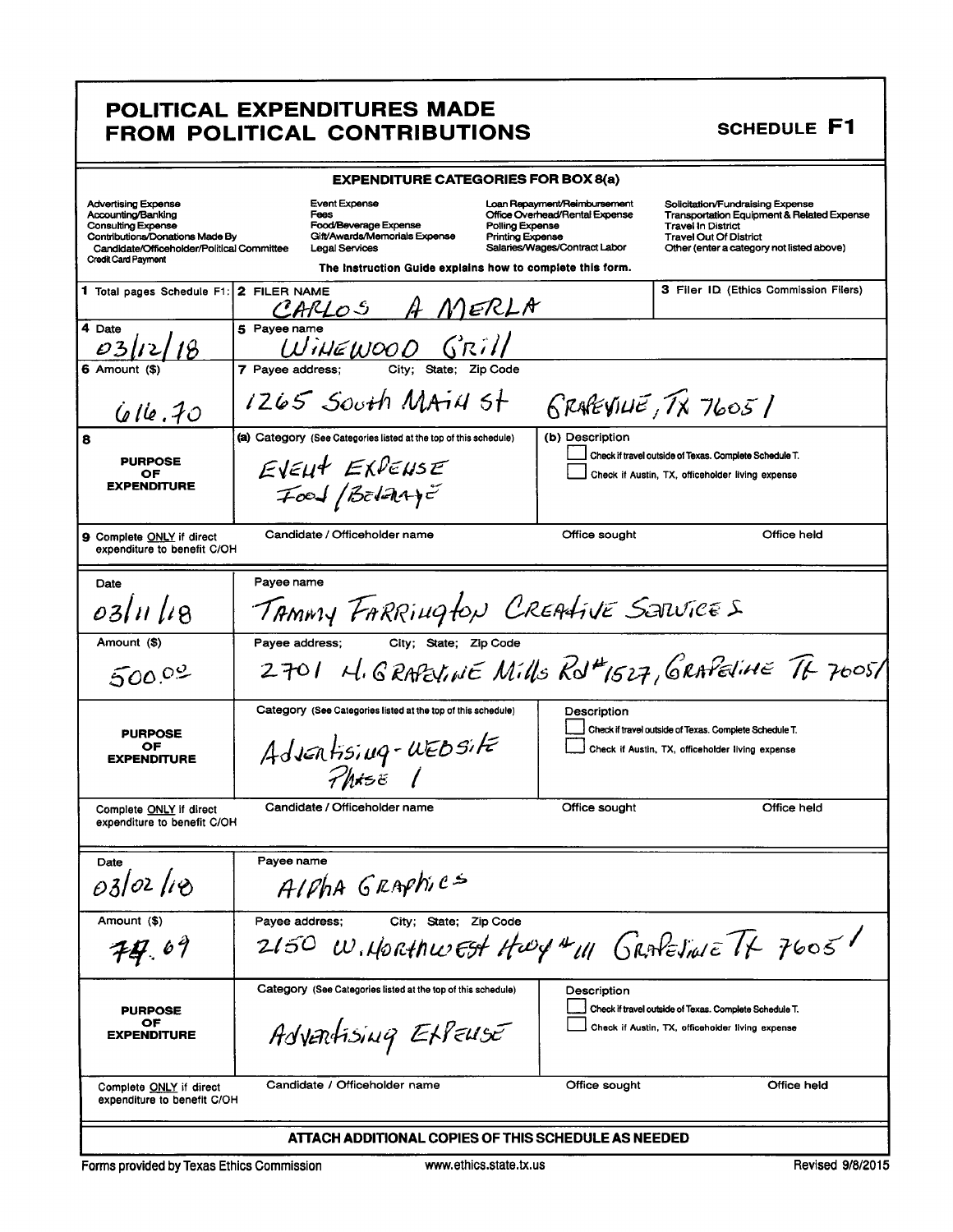# POLITICAL EXPENDITURES MADE FROM POLITICAL CONTRIBUTIONS

# **SCHEDULE F1**

| <b>EXPENDITURE CATEGORIES FOR BOX 8(a)</b>                                                                                                                                            |                                                                                                                                                                       |                                                                                                                                                                                                                                                                                                                                            |  |
|---------------------------------------------------------------------------------------------------------------------------------------------------------------------------------------|-----------------------------------------------------------------------------------------------------------------------------------------------------------------------|--------------------------------------------------------------------------------------------------------------------------------------------------------------------------------------------------------------------------------------------------------------------------------------------------------------------------------------------|--|
| <b>Advertising Expense</b><br>Accounting/Banking<br><b>Consulting Expense</b><br>Contributions/Donations Made By<br>Candidate/Officeholder/Political Committee<br>Credit Card Payment | <b>Event Expense</b><br>Fees<br>Food/Beverage Expense<br>Gift/Awards/Memorials Expense<br>Legal Services<br>The Instruction Guide explains how to complete this form. | Solicitation/Fundraising Expense<br>Loan Repayment/Reimbursement<br>Transportation Equipment & Related Expense<br>Office Overhead/Rental Expense<br>Polling Expense<br><b>Travel In District</b><br><b>Printing Expense</b><br><b>Travel Out Of District</b><br>Salaries/Wages/Contract Labor<br>Other (enter a category not listed above) |  |
| 1 Total pages Schedule F1: 2 FILER NAME                                                                                                                                               | arlx                                                                                                                                                                  | <b>3</b> Filer ID (Ethics Commission Filers)<br>Mer                                                                                                                                                                                                                                                                                        |  |
| 4 Date<br>B                                                                                                                                                                           | 5 Payee name<br>isuals                                                                                                                                                |                                                                                                                                                                                                                                                                                                                                            |  |
| $6$ Amount $(3)$<br>500.00                                                                                                                                                            | State; Zip Code<br>City:<br>7 Payee address;<br>601<br>$p_{O.}$                                                                                                       | 92354 South la te, Tx 76092                                                                                                                                                                                                                                                                                                                |  |
| 8<br><b>PURPOSE</b><br>ОF<br><b>EXPENDITURE</b>                                                                                                                                       | (a) Category (See Categories listed at the top of this schedule)<br>Advertising - Videos                                                                              | (b) Description<br>Check if travel outside of Texas. Complete Schedule T.<br>Check if Austin, TX, officeholder living expense                                                                                                                                                                                                              |  |
| 9 Complete ONLY if direct<br>expenditure to benefit C/OH                                                                                                                              | Candidate / Officeholder name                                                                                                                                         | Office held<br>Office sought                                                                                                                                                                                                                                                                                                               |  |
| Date                                                                                                                                                                                  | Payee name                                                                                                                                                            |                                                                                                                                                                                                                                                                                                                                            |  |
|                                                                                                                                                                                       | Impact Signs & Graphics                                                                                                                                               |                                                                                                                                                                                                                                                                                                                                            |  |
| Amount (\$)                                                                                                                                                                           | City; State; Zip Code<br>Payee address;<br>Inclustrial Ste A<br>GmpcV<br>7605                                                                                         |                                                                                                                                                                                                                                                                                                                                            |  |
| <b>PURPOSE</b><br>ОF<br><b>EXPENDITURE</b>                                                                                                                                            | Category (See Categories listed at the top of this schedule)<br>Cumpuging Signs                                                                                       | Description<br>Check if travel outside of Texas. Complete Schedule T.<br>Check if Austin, TX, officeholder living expense                                                                                                                                                                                                                  |  |
| Complete ONLY if direct<br>expenditure to benefit C/OH                                                                                                                                | Candidate / Officeholder name                                                                                                                                         | Office held<br>Office sought                                                                                                                                                                                                                                                                                                               |  |
| Date                                                                                                                                                                                  | Payee name                                                                                                                                                            |                                                                                                                                                                                                                                                                                                                                            |  |
| Amount (\$)                                                                                                                                                                           | City; State; Zip Code<br>Payee address;                                                                                                                               |                                                                                                                                                                                                                                                                                                                                            |  |
| <b>PURPOSE</b><br>ОF<br><b>EXPENDITURE</b>                                                                                                                                            | Category (See Categories listed at the top of this schedule)                                                                                                          | Description<br>Check if travel outside of Texas. Complete Schedule T.<br>Check if Austin, TX, officeholder living expense                                                                                                                                                                                                                  |  |
| Complete ONLY if direct<br>expenditure to benefit C/OH                                                                                                                                | Candidate / Officeholder name                                                                                                                                         | Office held<br>Office sought                                                                                                                                                                                                                                                                                                               |  |
| ATTACH ADDITIONAL COPIES OF THIS SCHEDULE AS NEEDED                                                                                                                                   |                                                                                                                                                                       |                                                                                                                                                                                                                                                                                                                                            |  |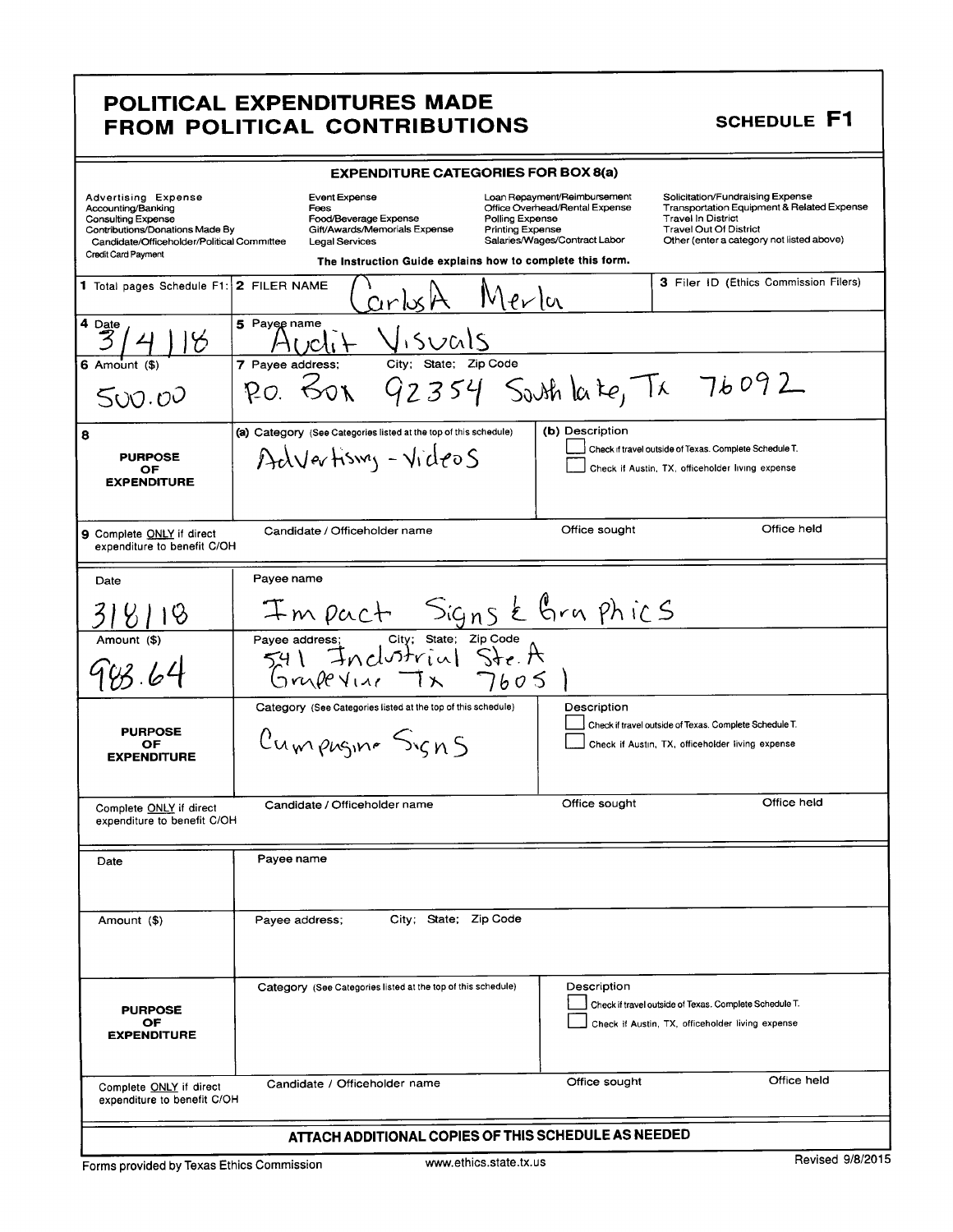|                                                                                                                                                                                                                                                                           | <b>UNPAID INCURRED OBLIGATIONS</b>                                                                                                                                                                                                                                                                       | <b>SCHEDULE F2</b>                                                                                                                                                                        |
|---------------------------------------------------------------------------------------------------------------------------------------------------------------------------------------------------------------------------------------------------------------------------|----------------------------------------------------------------------------------------------------------------------------------------------------------------------------------------------------------------------------------------------------------------------------------------------------------|-------------------------------------------------------------------------------------------------------------------------------------------------------------------------------------------|
|                                                                                                                                                                                                                                                                           | <b>EXPENDITURE CATEGORIES FOR BOX 10(a)</b>                                                                                                                                                                                                                                                              |                                                                                                                                                                                           |
| <b>Advertising Expense</b><br>Accounting/Banking<br><b>Consulting Expense</b><br>Contributions/Donations Made By<br>Candidate/Officeholder/Political Committee                                                                                                            | Event Expense<br>Loan Repayment/Reimbursement<br>Office Overhead/Rental Expense<br>Fees<br>Food/Beverage Expense<br>Polling Expense<br>Gift/Awards/Memorials Expense<br>Printing Expense<br>Salaries/Wages/Contract Labor<br>Legal Services<br>The Instruction Guide explains how to complete this form. | Solicitation/Fundraising Expense<br>Transportation Equipment & Related Expense<br><b>Travel In District</b><br><b>Travel Out Of District</b><br>Other (enter a category not listed above) |
| 1 Total pages Schedule F2:                                                                                                                                                                                                                                                | 2 FILER NAME<br>Merlci                                                                                                                                                                                                                                                                                   | <b>3 Filer ID (Ethics Commission Filers)</b>                                                                                                                                              |
|                                                                                                                                                                                                                                                                           | 4 TOTAL OF UNITEMIZED UNPAID INCURRED OBLIGATIONS                                                                                                                                                                                                                                                        |                                                                                                                                                                                           |
| 5 Date<br>9118<br>7 Amount (\$)<br>113.51                                                                                                                                                                                                                                 | 6 Payee name<br>'\uι\<br>Citv:<br>State; Zip Code<br>8 Payee address;<br>Muin<br>651                                                                                                                                                                                                                     |                                                                                                                                                                                           |
| 9<br>TYPE OF<br><b>EXPENDITURE</b>                                                                                                                                                                                                                                        | 76051<br><u>Grupevine</u><br>K,<br>Political<br>Non-Political                                                                                                                                                                                                                                            |                                                                                                                                                                                           |
| (a) Category (See Categories listed at the top of this schedule)<br>(b) Description<br>10<br>Lampaign Meeting<br>Check if travel outside of Texas. Complete Schedule T.<br><b>PURPOSE</b><br>ОF<br>Check if Austin, TX, officeholder living expense<br><b>EXPENDITURE</b> |                                                                                                                                                                                                                                                                                                          |                                                                                                                                                                                           |
| <b>11</b> Complete ONLY if direct<br>expenditure to benefit C/OH<br>Date                                                                                                                                                                                                  | Office sought<br>Candidate / Officeholder name<br>Payee name                                                                                                                                                                                                                                             | Office held                                                                                                                                                                               |
| '8<br>Amount (\$)<br>20.03                                                                                                                                                                                                                                                | <u>Nuin</u><br>٥n<br>City; State; Zip Code<br>Payee address;<br>Muin<br>651<br>76051<br>Tχ<br>$G$ rapr $V$                                                                                                                                                                                               |                                                                                                                                                                                           |
| TYPE OF<br><b>EXPENDITURE</b>                                                                                                                                                                                                                                             | Political<br>Non-Political                                                                                                                                                                                                                                                                               |                                                                                                                                                                                           |
| <b>PURPOSE</b><br>ОF<br><b>EXPENDITURE</b>                                                                                                                                                                                                                                | Description<br>Category (See Categories listed at the top of this schedule)<br>Lumpaign Meeting                                                                                                                                                                                                          | Check if travel outside of Texas. Complete Schedule T.<br>Check if Austin, TX, officeholder living expense                                                                                |
| Complete ONLY if direct<br>expenditure to benefit C/OH                                                                                                                                                                                                                    | Office sought<br>Candidate / Officeholder name<br>We A Much City Council Phrce 2                                                                                                                                                                                                                         | Office held                                                                                                                                                                               |
|                                                                                                                                                                                                                                                                           | ATTACH ADDITIONAL COPIES OF THIS SCHEDULE AS NEEDED                                                                                                                                                                                                                                                      |                                                                                                                                                                                           |
| Forms provided by Texas Ethics Commission                                                                                                                                                                                                                                 | www.ethics.state.tx.us                                                                                                                                                                                                                                                                                   | Revised 9/8/2015                                                                                                                                                                          |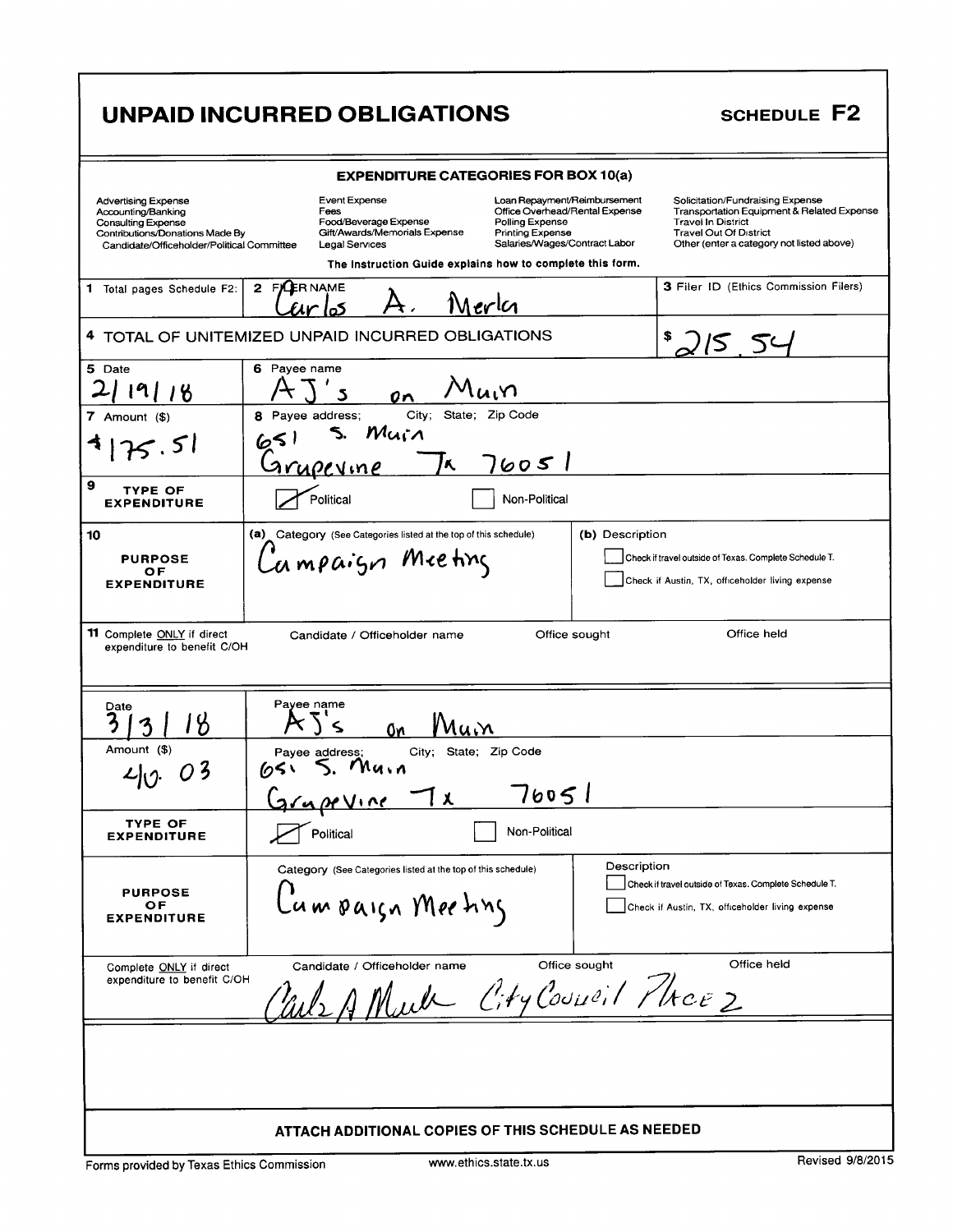|                                                                                                                                                                | UNPAID INCURRED OBLIGATIONS                                                                                                                                                                                                                                                                                     | SCHEDULE F2                                                                                                                                                                               |
|----------------------------------------------------------------------------------------------------------------------------------------------------------------|-----------------------------------------------------------------------------------------------------------------------------------------------------------------------------------------------------------------------------------------------------------------------------------------------------------------|-------------------------------------------------------------------------------------------------------------------------------------------------------------------------------------------|
|                                                                                                                                                                | <b>EXPENDITURE CATEGORIES FOR BOX 10(a)</b>                                                                                                                                                                                                                                                                     |                                                                                                                                                                                           |
| <b>Advertising Expense</b><br>Accounting/Banking<br><b>Consulting Expense</b><br>Contributions/Donations Made By<br>Candidate/Officeholder/Political Committee | Event Expense<br>Loan Repayment/Reimbursement<br>Office Overhead/Rental Expense<br>Fees<br>Polling Expense<br>Food/Beverage Expense<br>Gift/Awards/Memorials Expense<br><b>Printing Expense</b><br>Salaries/Wages/Contract Labor<br>Legal Services<br>The Instruction Guide explains how to complete this form. | Solicitation/Fundraising Expense<br>Transportation Equipment & Related Expense<br><b>Travel In District</b><br><b>Travel Out Of District</b><br>Other (enter a category not listed above) |
| 1 Total pages Schedule F2:                                                                                                                                     | $\mathbf{2}$<br><b>PJUER NAME</b><br>ర్                                                                                                                                                                                                                                                                         | 3 Filer ID (Ethics Commission Filers)                                                                                                                                                     |
|                                                                                                                                                                | 4 TOTAL OF UNITEMIZED UNPAID INCURRED OBLIGATIONS                                                                                                                                                                                                                                                               | \$303.97                                                                                                                                                                                  |
| 5 Date<br>212b<br>7 Amount $($)$<br>3 I                                                                                                                        | 6 Payee name<br><u>sripeline</u><br>State; Zip Code<br>City:<br>8 Payee address;<br>#130<br>000 Teran Truil                                                                                                                                                                                                     |                                                                                                                                                                                           |
|                                                                                                                                                                | 212P VINE TA                                                                                                                                                                                                                                                                                                    | 7605l                                                                                                                                                                                     |
| 9<br><b>TYPE OF</b><br><b>EXPENDITURE</b>                                                                                                                      | Political<br>Non-Political                                                                                                                                                                                                                                                                                      |                                                                                                                                                                                           |
| 10<br><b>PURPOSE</b><br>ОF<br><b>EXPENDITURE</b>                                                                                                               | (a) Category (See Categories listed at the top of this schedule)<br>(b) Description<br>Cumpaign Meeting                                                                                                                                                                                                         | Check if travel outside of Texas. Complete Schedule T.<br>Check if Austin, TX, officeholder living expense                                                                                |
| <b>11</b> Complete ONLY if direct<br>expenditure to benefit C/OH                                                                                               | Office sought<br>Candidate / Officeholder name                                                                                                                                                                                                                                                                  | Office held                                                                                                                                                                               |
| Date<br>/6                                                                                                                                                     | Payee name<br>Henry Steathouse                                                                                                                                                                                                                                                                                  |                                                                                                                                                                                           |
| Amount (\$)                                                                                                                                                    | City; State; Zip Code<br>Payee address;                                                                                                                                                                                                                                                                         |                                                                                                                                                                                           |
| $\mathbf b$                                                                                                                                                    | $2400$ state Hwy $114$<br>7605<br>Grape Vine                                                                                                                                                                                                                                                                    |                                                                                                                                                                                           |
| <b>TYPE OF</b><br><b>EXPENDITURE</b>                                                                                                                           | Non-Political<br>Political                                                                                                                                                                                                                                                                                      |                                                                                                                                                                                           |
| <b>PURPOSE</b><br>ОF<br><b>EXPENDITURE</b>                                                                                                                     | Description<br>Category (See Categories listed at the top of this schedule)<br>Lum paryn Meeting                                                                                                                                                                                                                | Check if travel outside of Texas. Complete Schedule T.<br>Check if Austin, TX, officeholder living expense                                                                                |
| Complete ONLY if direct<br>expenditure to benefit C/OH                                                                                                         | Office sought<br>Candidate / Officeholder name<br>out A Mun City Couse: 1 Place 2                                                                                                                                                                                                                               | Office held                                                                                                                                                                               |
|                                                                                                                                                                |                                                                                                                                                                                                                                                                                                                 |                                                                                                                                                                                           |
| ATTACH ADDITIONAL COPIES OF THIS SCHEDULE AS NEEDED                                                                                                            |                                                                                                                                                                                                                                                                                                                 |                                                                                                                                                                                           |

Forms provided by Texas Ethics Commission